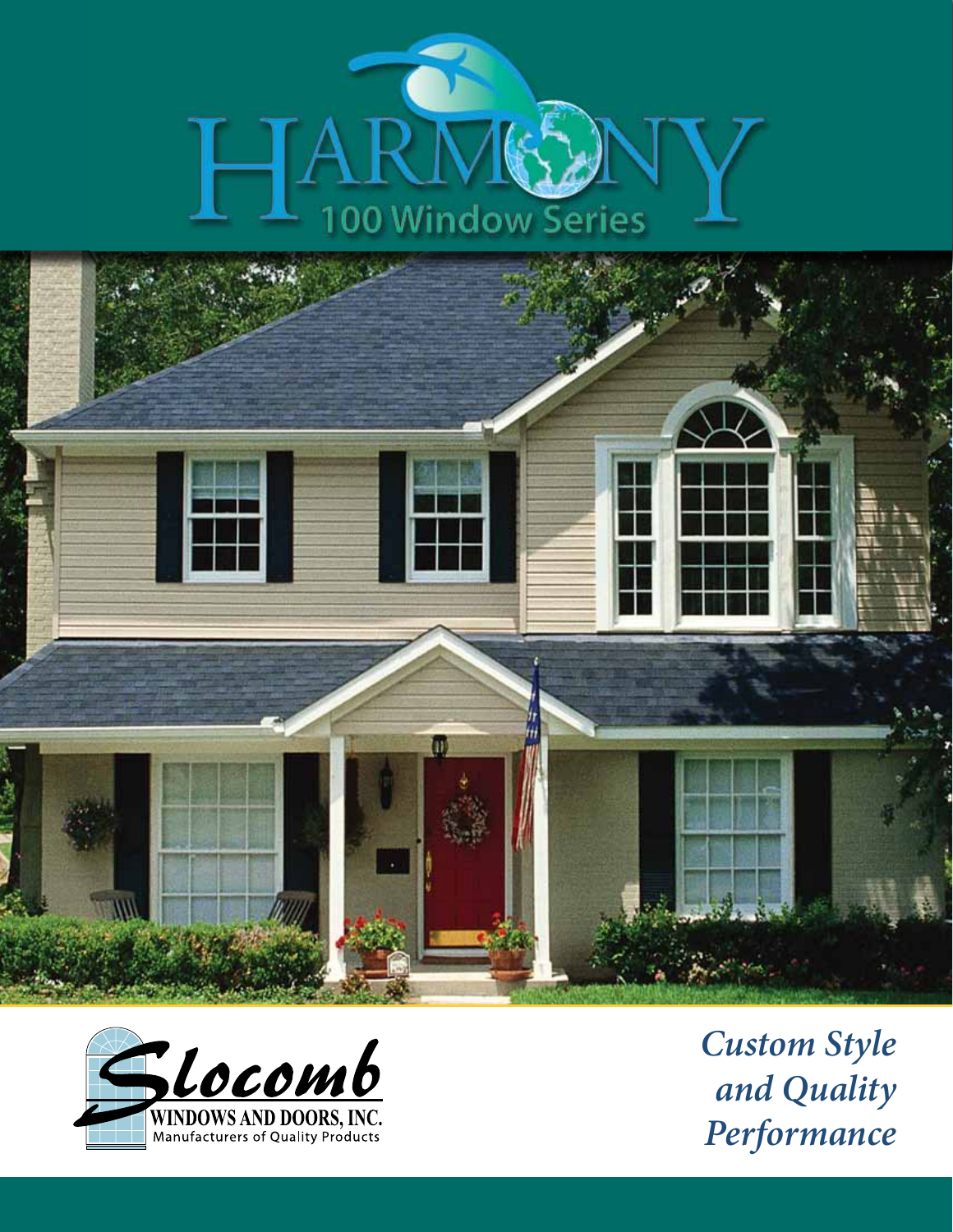# **Engineered Features You Can Expect**

- **• FusionWelded Frameand Sash:** The utmost in strength and integrity
- Contour Exterior: Offers a more traditional wood window exterior appearance.
- **•** 5° Positive Sloped Sill: Provides water runoff, even in driving rain.
- **• Deeply Pocketed Head:** With weather stripping to resist air infiltration.
- **• HeavyWalled Construction:** For increased strength and stability.
- **Constant Force Balance System:** Trouble free, maintenance free. Provides smoothoperation
- **• New soft curved sash design:** Looks more like traditional wood window sash.
- **•** Attractive Integral Lift rail: Provides easy sash operation.
- **• DualTilt In Sashes:** Both sashes tilt in for easy cleaning.
- **• Recessed-in TiltLatches:** Color matched low profile latches for a neat appearance.
- **• 3/4"Insulating Glass system:** For maximum regional thermal efficiency.
- **• WarmEdgeTechnology:** Non-Conductive spacer provides barrier to heat transfer in insulating glass unit.
- **• DieCastCamLockand Keeper:** Cam action actually draws sash closer together for positive lock.
- **• Night VentLatch:** Allows for ventilation with security



Limited Lifetime Warranty \*\*

## **Efficiently Beautiful**

The Harmony 100 Series double hung window is designed to enhance your home's appearance while increasing its comfort level. The contour look of the welded master frame offers a more traditional wood window exterior appearance.



**1** The low profile sloped sill maximizes rain runoff. The new soft curved welded sash design provides a classic "wood like" interior appearance **2**



while allowing maximum glass viewing The engineered channels allow for dual layers of weather stripping to minimize air infiltration. Efficient "Warm Edge" insulated glass maximizes energy performance and minimizes unwanted sound transmission, reducing not only heating and cooling bills, but also outside noise. And finally add the natural beauty of the maintenance free finish of 100% vinyl, which retains its sheen year after year.



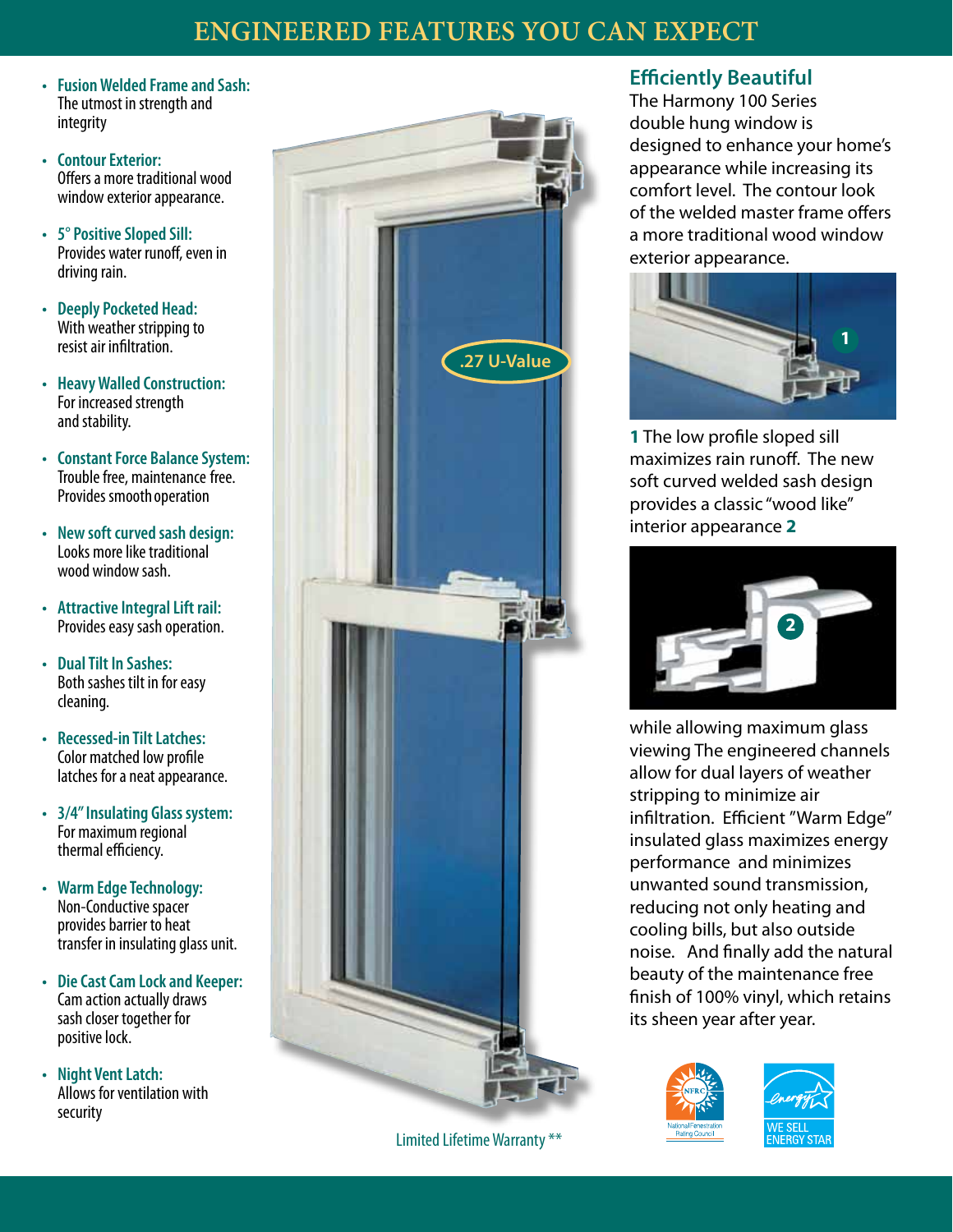# **The harmony Series... A statement of beauty**



**Double-Hung and TransomWindows** Bring added height and light to any room setting



**SliderWindows** A great choice when space is at a premium



**2 & 3 LiteSliders** Create a custom look for a special room



**Combination Windows** Dramatically emphasize the living space



Sliding Patio Door Create light and inspirational views in your living space



**Picture Window Walls** Offers maximum viewing area and opens the room to the outside beauty

### **Custom Choices**

Choose from a variety of styles that will add brightness and beauty to your home. Add side lights, custom transoms and decorative grids to express your unique taste and your homes' architectural style.

Each window is custom made to fit specific window openings and decors.

### **2 Lite & 3 Lite Sliders**

- Sashes lift out for easy cleaning. But for added security, only lift out from the inside.
- • Heavy duty tandem brass rollers allow for easy operation.
- Independent weep holes for excellent drainage.
- Sashes have equal-size glass for an appealing appearance. (2 lite only)

### **Screen**

- Half screen is standard
- Optional Full Screen: All full screens are FlexScreen technology a high performance spring steel frame that is captured in the screen track and can easily be removed from inside the home.